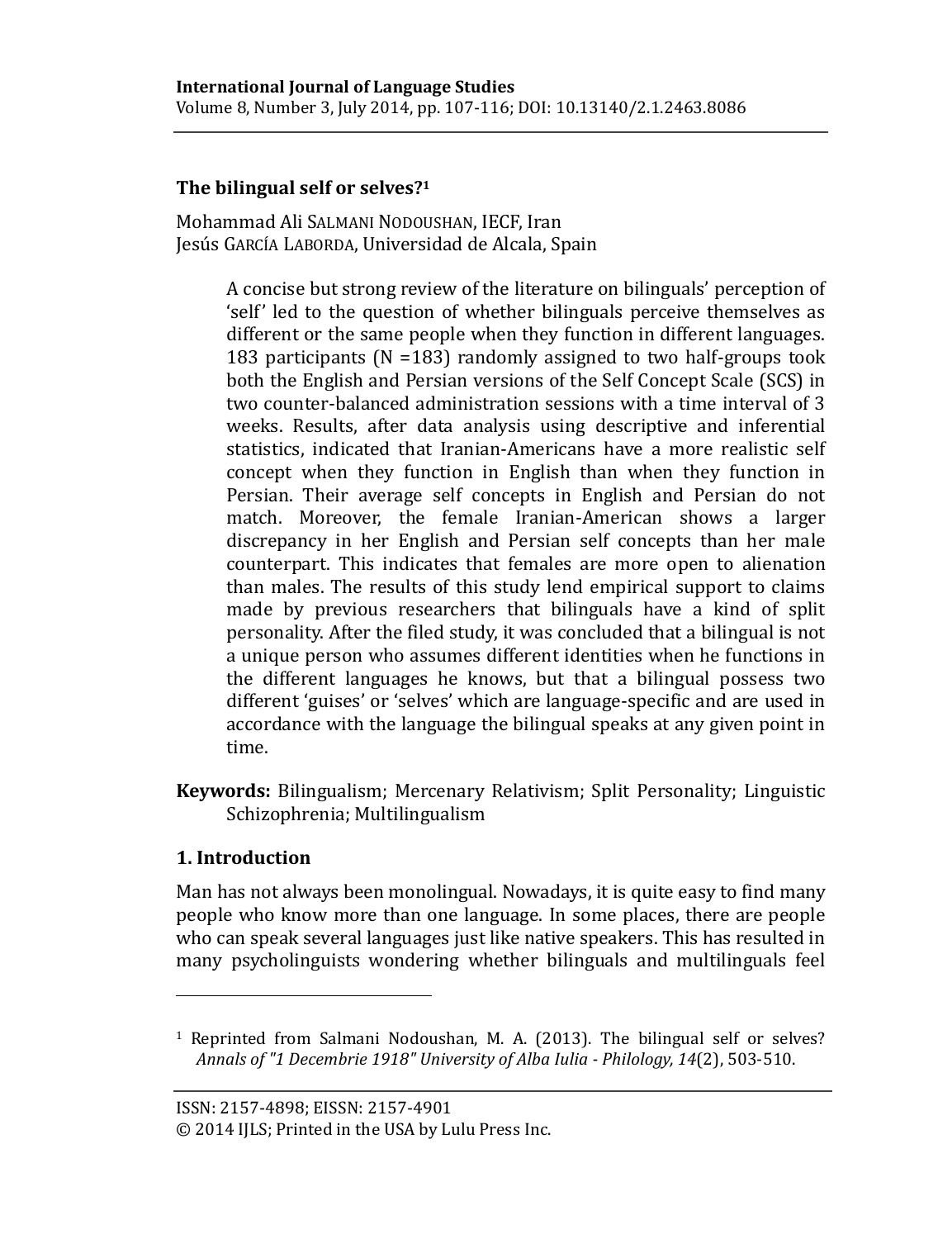like different people when speaking different languages (Pavlenko, 2006). It is not known whether bilinguals and multilinguals are perceived as different people or the same individual by their interlocutors. Nor is it known if they behave differently when they speak different languages, and if so, what causes these differences.

These questions are quite often asked in debates about bilingualism and multilingualism, but they have rarely been raised in the literature in the field (Grosjean, 1982; Heinz, 2001; Pavlenko, 2006). Although these questions may look naive and simplistic, some people have taken them as far as to claim that even when an individual functions in the same language, they perform as different identities. Doctors in a hospital, for example, do not function in their native language as they would do when they engage in casual conversation in supermarkets. Changing registers, contexts, interlocutors, or interactional aims will definitely leave a great impact on the language forms people choose to use. If anything, monolingualism is in essence a dynamic phenomenon (Pavlenko, 2006). Even within the limits of his native language, the individual continuously acquires novel linguistic repertoires and behaves and feels differently (moves between the selves) when he talks to his parents versus his children.

The important question to be asked is, therefore, whether bilinguals/multilinguals see themselves as different people when using different languages. This paper will try to shed some light on this issue, and will seek to answer the question. In the rest of this paper, the term bilingualism is used as a cover term for both bilingualism as well as multilingualism. By the same token, the term bilingual will also include multilinguals.

## **2. Background**

It may be relieving to some people to assume that the study of bilingual and multilingual selves is not worth the time and energy scholars would like to invest in them. On the contrary, there may be some other people who might want to claim that the notion of the existence of bilingual/multilingual selves is short-sighted, and to argue that the bilingual/multilingual is at best a unique self who assumes bilingual/multilingual identities.

Pavlenko (2006) argues that this is misleading and reductionist for at least two reasons. On the one hand, taking such a position is in effect claiming that 'self-perception' is equal to 'performance', or that 'self' is equal to 'identity' which even the layman knows is not. The arguer who takes these terms to be tantamount is, as Pavlenko (2006) puts it, deeply discomforted with focusing on something as intangible as 'feeling like a different person' and prefers 'objective' identity performance data (conversations, texts, task performance)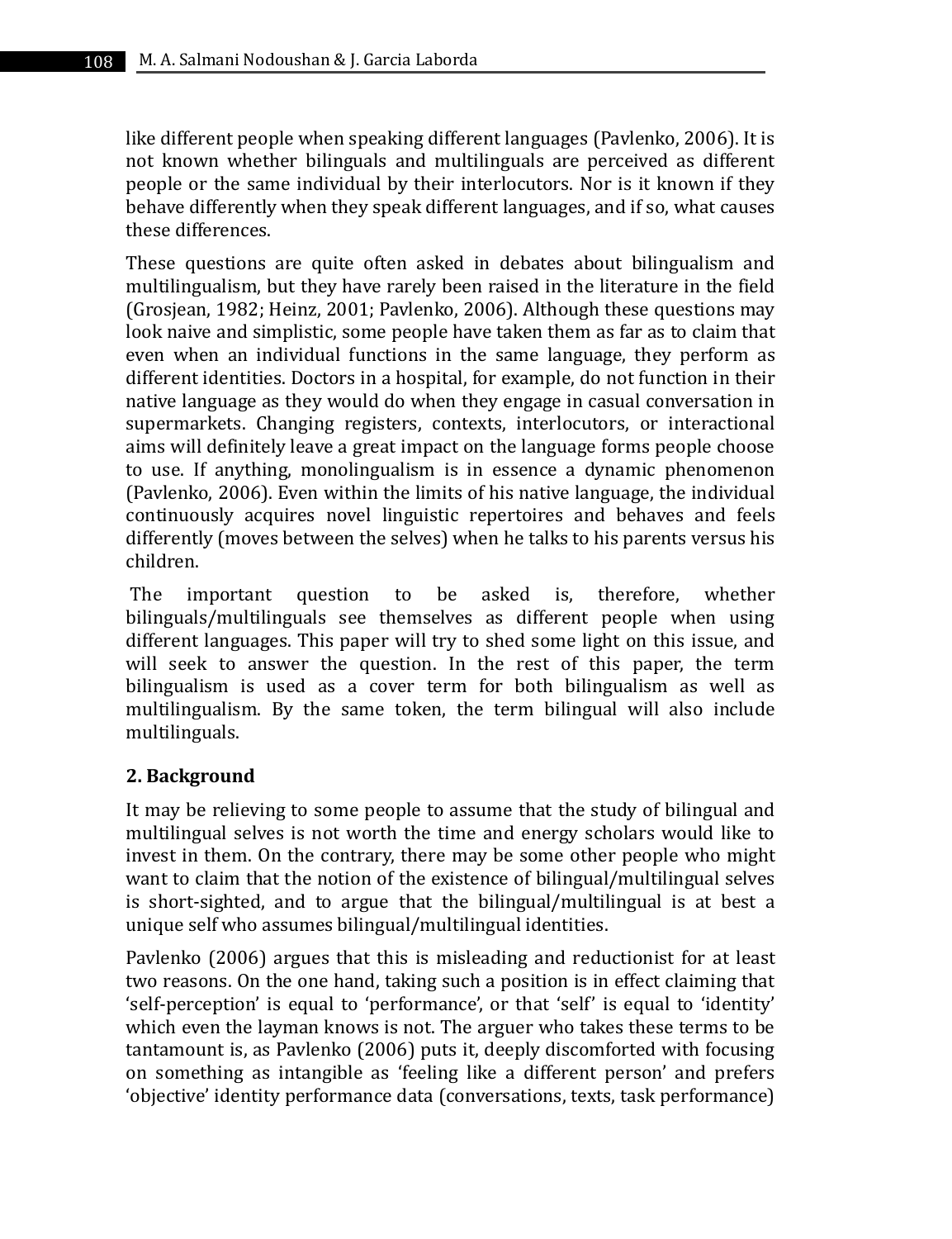over 'subjective' self perception data' (p. 1). On the other hand, mistaking 'identity' for 'self' is problematic in that it frames bilingualism or multilingualism as an extended version of monolingualism instead of taking it as a phenomenon in its own right—a unique psycholinguistic phenomenon (Pavlenko, 2006).

This claim as to the distinction between bilingual/multilingual 'selves' versus 'identities' receives further support and credence if one notices what lies behind the acquisition of a new register in a first language. The child has already acquired the phonological, lexical, and morphosyntactic components of the language. As such, acquiring a new register is not tantamount to acquiring a new phonological, lexical, and morphosyntactic system. Rather, the acquisition of the register is facilitated by the phonological, lexical, and morphosyntactic overlaps (Pavlenko, 2002).

The learning of a new language, however, means the learning of a new linguistic system altogether, especially when the language being learnt is 'typologically' different from the native language of the learner. It may even require that the learner face new and unfamiliar surroundings (Pavlenko, 2002). When the learner is well beyond the age of puberty (i.e., in late bilingualism or multilingualism), these differences become even more pronounced. Perhaps this is because of the fact that in late bilingualism or multilingualism, the "speakers are socialized into their respective languages at distinct points in their lives, childhood versus adulthood, and in distinct sociocultural environments" (Pavlenko, 2006, p. 2).

Perhaps one of the pioneers in the field of bilingual studies is Auer (1998) who noticed that, in bilingual communities, changes in behavior, be it verbal and nonverbal, are tolerated and are readily taken for granted provided that they are accompanied by a change in language. When using two dialects of the same language, the language boundaries are often blurred. Auer (1988) further noticed that in monolingual communities with a strict localized culture, people who know more than one language are at times perceived as people with two conflicting characters by their clan members. In the 1930s, Nazi scholars in Germany took it for granted that a person was, no doubt, Jewish if he spoke two languages or more (Henss, 1931). Henss also noticed that Nazis wrongly labeled bilinguals as inferior since their pathological inner split, in their struggle for becoming one, resulted in the deterioration of their intellects and morality. Bilingualism was a demerit. A bilingual was considered as a person who had some sort of bilinguality of feelings, and was expected to switch social values and moral principles as he switched languages (Sander, 1934). This was taken too far to even claim that the bilingual was like a soldier of fortune or a mercenary who accomplishes his missions without being emotionally involved in the action being performed, a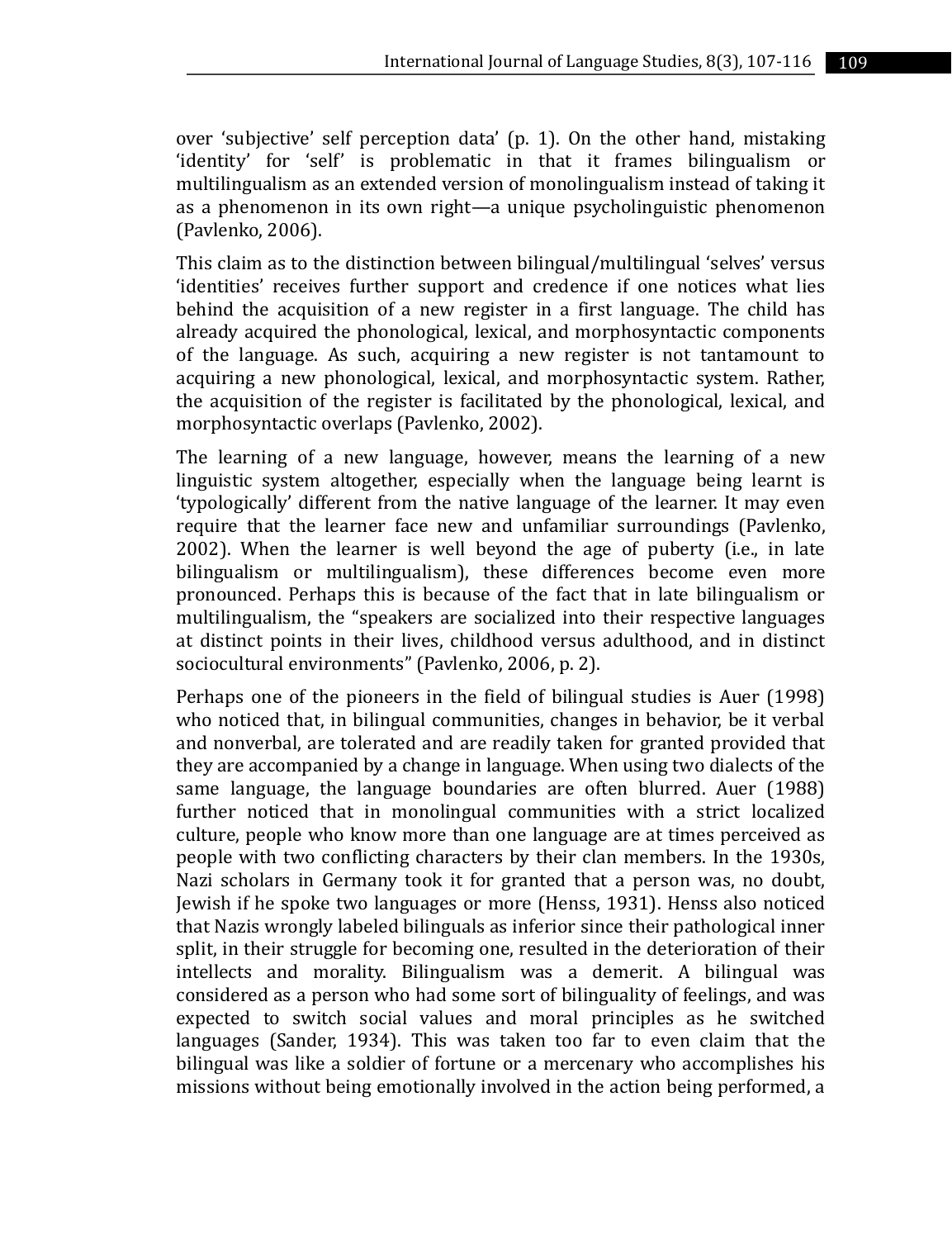person who drops social values, principle, and ethics as he switches the language. Early on, in North America such apparently less racist but clearly as hurting professional terms as 'anomie', 'alienation', 'social isolation', 'nervous strain', 'cognitive dissonance', and 'acculturation' were coined to ease the overt sarcasm in the term inferior (Bossard, 1945; Child, 1943; Schumann, 1978; Spoerl, 1943).

The upsurge of migration between countries in the second half of the  $20<sup>th</sup>$ century resulted in the revival of ethnic consciousness and brought about a greater degree of social tolerance and understanding. The benefits of bilingualism found some room to show up. Nevertheless, bilingualism, in many countries and especially in those with local static cultures, is still considered as a problem of two incompatible identities—one that can be termed 'linguistic schizophrenia' (Pavlenko, 2006).

Alder (1977), in an exposition that can be considered as the treaties on bilingualism, warned that "bilingualism can lead to split personality and, at worst, to schizophrenia" (p. 40). Along the same lines, Clarke (1976) likened overseas students in the USA to schizophrenic patients who find themselves in a state of limbo and between the familiar traditional world of their origin and the modern world of the USA, to which he referred as the 'clash of consciousness'. Even in the 1990s, some scholars persisted in using the term 'schizophrenia' as the metaphor for bilingualism in their discussion of the problems brought on by cognitive, linguistic, cultural dissonance, and culture shock (Amati-Mehler, Argentieri & Canestri, 1993). In political discourse, too, the same metaphor is occasionally used. The British Home Secretary in 2002, for instance, remarked that the use of English—rather than the native language of the target community—in Asian British households would help 'overcome the schizophrenia which bedevils generational relationships' in immigrant families.

The use of the term schizophrenia with positive overtones is sometimes seen in bilinguals' own reflections (Kellman, 2000; Todorov; 1985; Todorov, 1994). Translingual writers often notice that the same story written in different languages may sound differently. For instance, Pavlenko (2006) recounts the story of a childhood French-English bilingual named Julian Green (1941), who recalled that his memoir took a whole different shape when he decided to write about his early years in English rather than French. Green (1941) argued that the pattern of disclosures and omissions, the rhythm, the choice of words and details, and his stance in his memoir varied between the two languages even when the subject remained the same:

New trains of thought were started in my mind, new associations of ideas were formed. There was so little resemblance between what I wrote in English and what I had already written in French that it might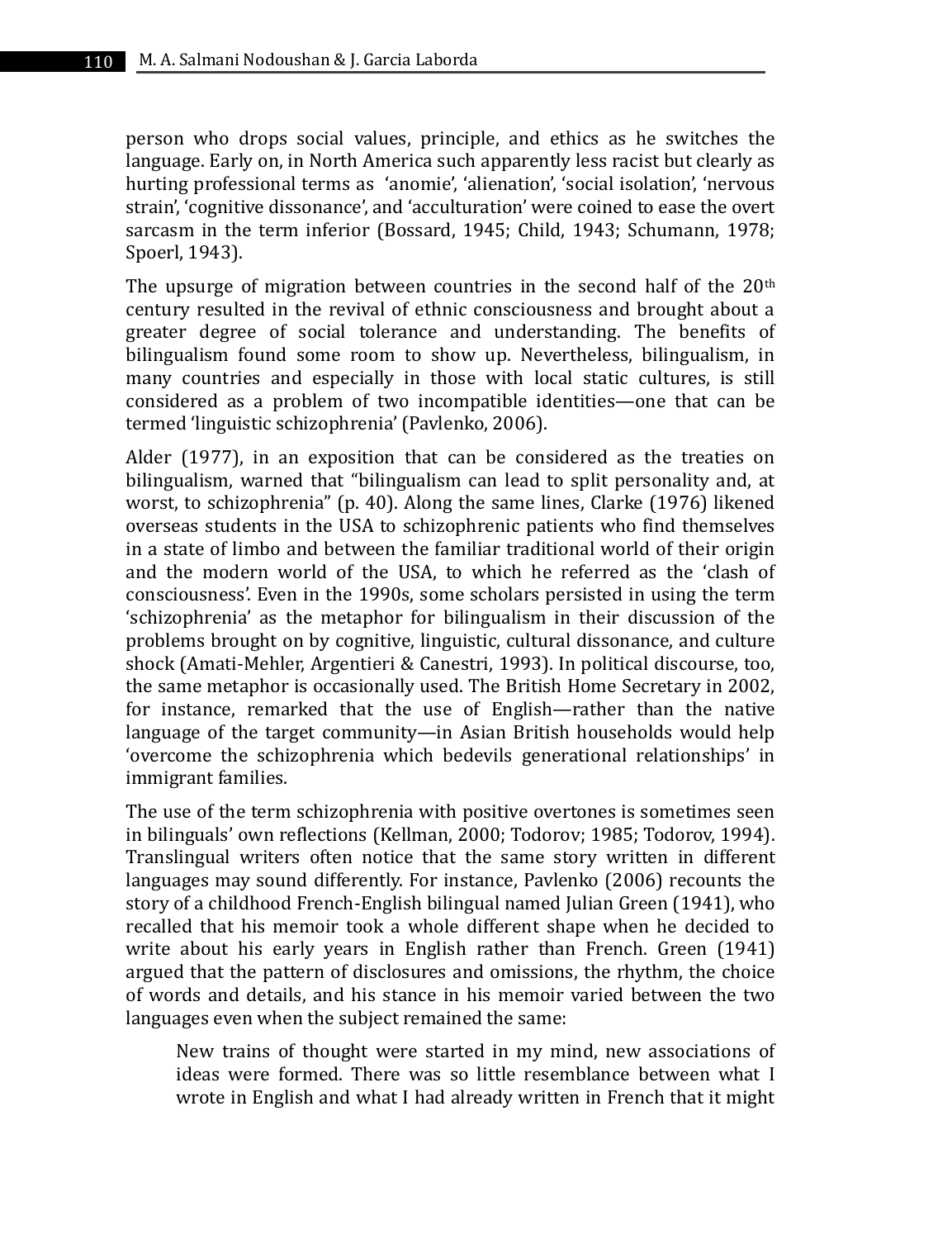almost be doubted that the same person was the author of these two pieces of work (Green, 1941, p. 62, cited in Pavlenko, 2006, P. 4).

Todorov (1985, 1994) narrated a similar experience. He lived in France for 18 years and then went back to Bulgaria to lecture for a group of intellectuals who could not understand him. He had to choose between denying his Bulgarian origin and go on lecturing as a French intellectual or denying his 18 years of thinking as a French intellectual and recourse to his Bulgarian habits. Finding himself paralyzed in describing this situation, Todorov appealed to Bakhtin's (1981) notions of 'dialogism' and 'polyphony' that refer to the "presence of several independent and often conflicting voices within a single text" (Pavlenko, 2006, P. 4). Other scholar who noticed the duality embedded in bilingualism were Beaujour (1989), Besemeres (2002), De Courtivron (2003), Kellman (2003), Pavlenko (2001, 2004), Perez Firmat (2003), Stroinska (2003), Valenta (1991), and Hoffman (1989). They used a wealth of terms to refer to this dual feeling; they include "tongue snatching, border crossing, borrowing, bigamy, betrayal, bifurcation, fragmentation, multiplicity, split, gap, alienation, dislocation, and double vision" (Pavlenko, 2006, P. 5). These are metaphors that convey

. . . an array of emotions: guilt over linguistic and ethnic disloyalties, insecurity over the legitimacy of a newly learned language, anxiety about the lack of wholesome oneness, angst over the inability to bring together one's incommensurable worlds, and sadness and confusion caused by seeing oneself as divided, a self-in-between, a self in need of translation (Pavlenko, 2006, P. 5).

The literature reviewed up to here leads to the question of whether the scope of inquiry in bilingualism can be expanded from the qualitative introspections of translingual writers, immigrants, and expatriates on their own experiences to data-driven quantitative findings of empirical research. As such, the present study was conducted with the aim of providing empirical support for introspective claims made by the cited bilingual writers in relation to the dual inner self of bilinguals.

## **3. Method**

## **3.1. Participants**

183 Iranian American (*N*=183) participated in this study. They all belonged in the upper-middle socio-economic class. Their age range was between 21 and 56. They had all spent almost the first half of their lives in Iran followed by the second half in the USA. 96 of them were male (*n*=96) and 87 were female (*n*=87).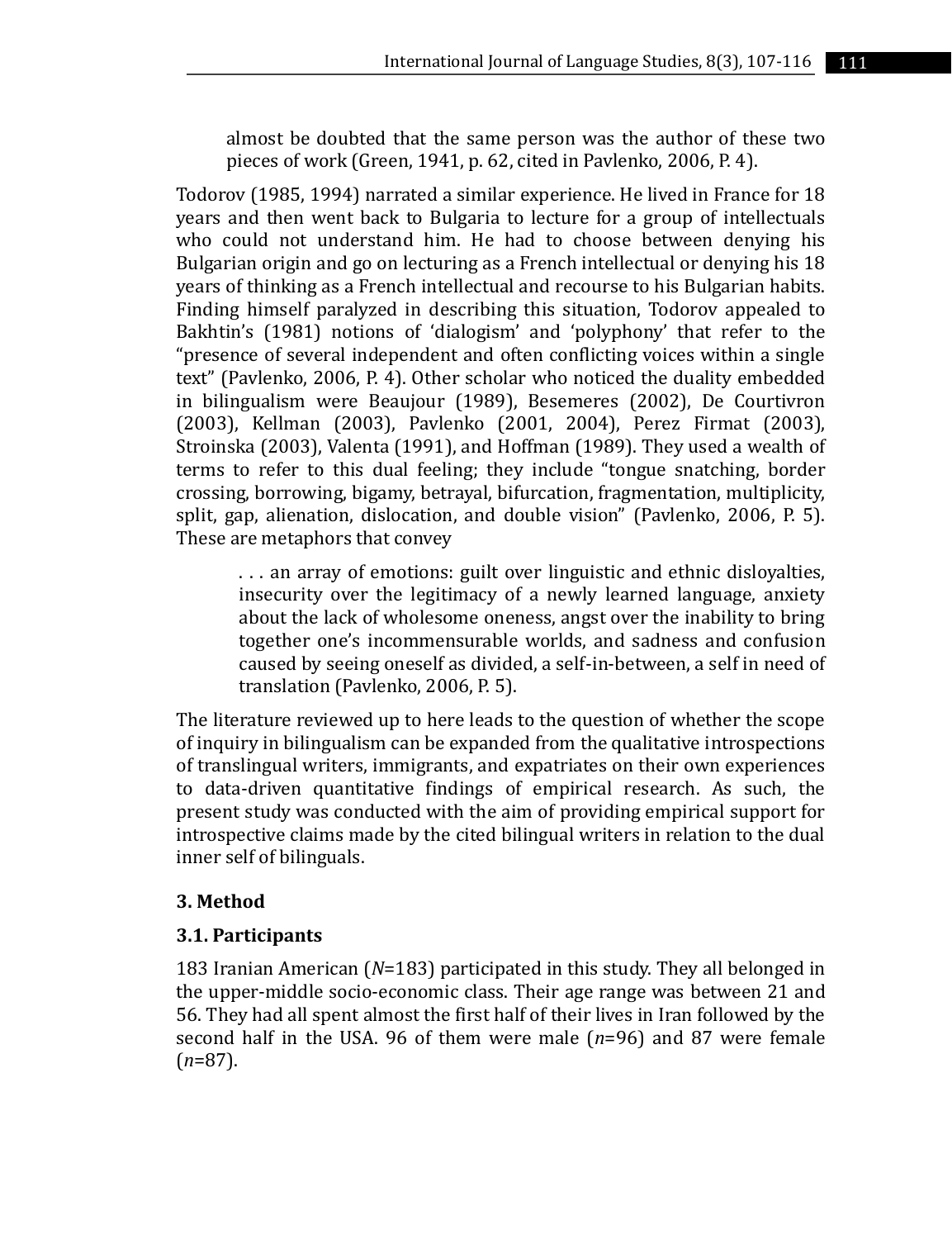## **3.2. Instrumentation**

To gauge the participants' self concept, both the English and the Persian versions of the Self Concept Scale (SCS) developed by Rogers (1961) were used. This scale consists of 25 Likert-type items. The respondents were expected to respond to the two forms of the questionnaire in each of the English and Persian versions. Form A asks the respondents to rate their own 25 attributes on a Likert scale of 1 to 7. Form B asks the respondents to rate the same 25 characteristics on the same Likert scale of 1 to 7 for the kind of person they would like to be. Items 4, 12, 15, 16, 19, 21, 22, and 23 on the scale require reverse scoring. Item 25 has been reproduced here as an example:

Item 25: Selfish 1 2 3 4 5 6 7 Humble

To see whether each respondent's self-concept is normal, the scores of that participant on both forms should be subtracted from each other so that the distance for each item is calculated. The resulting distance values should then be squared and summed. The square root of the sum should then be calculated. If the result is between 0 and 7, the self concept of the participant is normal. However, if the result is 7+, the self concept is not normal; the higher the score, the greater the discrepancy between actual self concept and ideal self concept.

## **3.3. Procedure**

The participants were randomly assigned into two half-groups. A counterbalanced design was used for the administration of the Persian and English versions of the questionnaire. The first half group received the English version followed by the Persian version. The second half group received the Persian version followed by the English version. There was a three week interval between the two administrations. The design has been schematically represented in figure 1.



*Figure 1.* Schematic representation of the counter-balanced design of scale administration.

## **4. Results and discussion**

The first step in data analysis was to identify the self-concept scores for the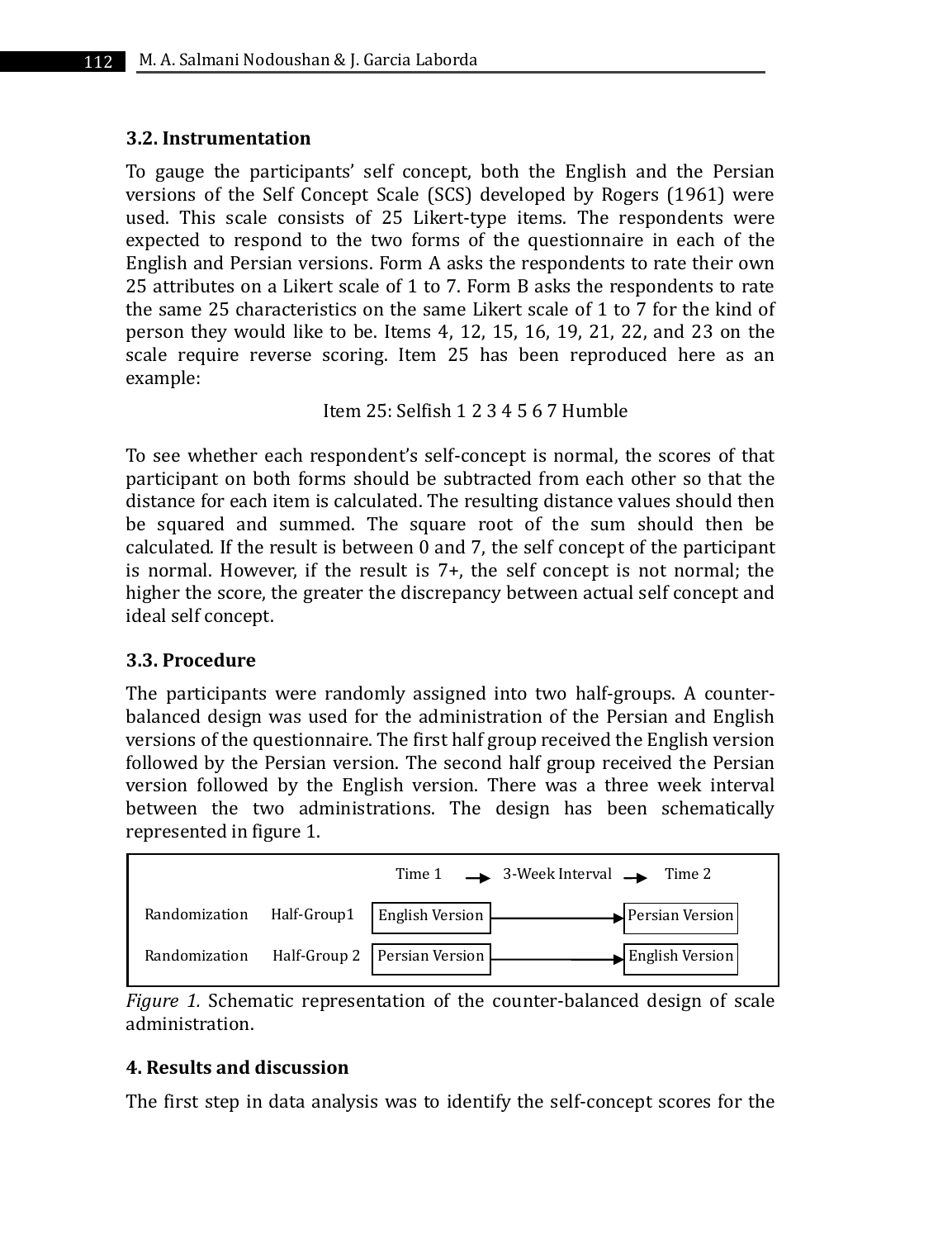participants. The distances between item scores on forms A and B of the questionnaire in both the English and the Persian versions were computed, squared and summed. The square root of the sum was then calculated and divided by *N*. This afforded in the self-concept 'reference' scores that are displayed in table 1.

Table 1 *Self-Concept Scores for Male and Female Iranian-Americans in English and Persian*

|                          | Self Concept Score |         |                                 |  |
|--------------------------|--------------------|---------|---------------------------------|--|
|                          | N                  |         | Persian Version English Version |  |
| Female Iranian-Americans | 87                 | 62.0053 | 3.2120                          |  |
| Male Iranian-Americans   | 96                 | 74.5764 | 3.1735                          |  |
| All Iranian-Americans    | 183                | 68.6000 | 3.1918                          |  |

As Table 1 shows, there is a huge discrepancy between the real and the ideal self-concepts of all Iranian-Americans in the Persian version of SCS ( $x = 68.6$ ). The self-concept score for the same people in the English version  $(x = 3.19)$ indicates that Iranian-Americans have a more realistic understanding of themselves. When it comes to the male participants, the same result is observed again. Taking the two forms in the Persian version, Iranian-American males revealed a great discrepancy between their real and ideals selves ( $x = 74.57$ ). However, when taking the two forms in the English version, there was no discrepancy; the real and the ideal selves matched  $(x = 3.17)$ . The same was observed for females taking the Persian version  $(x = 62)$  and the English version  $(x = 3.21)$ .

To see if the real self concept of Iranian-Americans in Persian matches theirs in English, the same procedure was followed. The distances between their self concept scores on forms A from both the English and the Persian versions (i.e., the forms which measured real self concepts) were computed, squared and summed, and then the square root of the result was divided by *N*. Table 2 displays the results of this analysis.

Table 2

*Real Self-Concept Scores for Male and Female Iranian-Americans in English and Persian*

|                          |         | Male  | Female   |  |
|--------------------------|---------|-------|----------|--|
| Self-Concept Match Score | 73.7070 | 49.51 | 100.4009 |  |

As table 2 indicates, there is a statistically significant difference between the real self concepts of Iranian-Americans when they function in two languages  $(x = 73.70)$ . This indicates that performing in a second language is similar to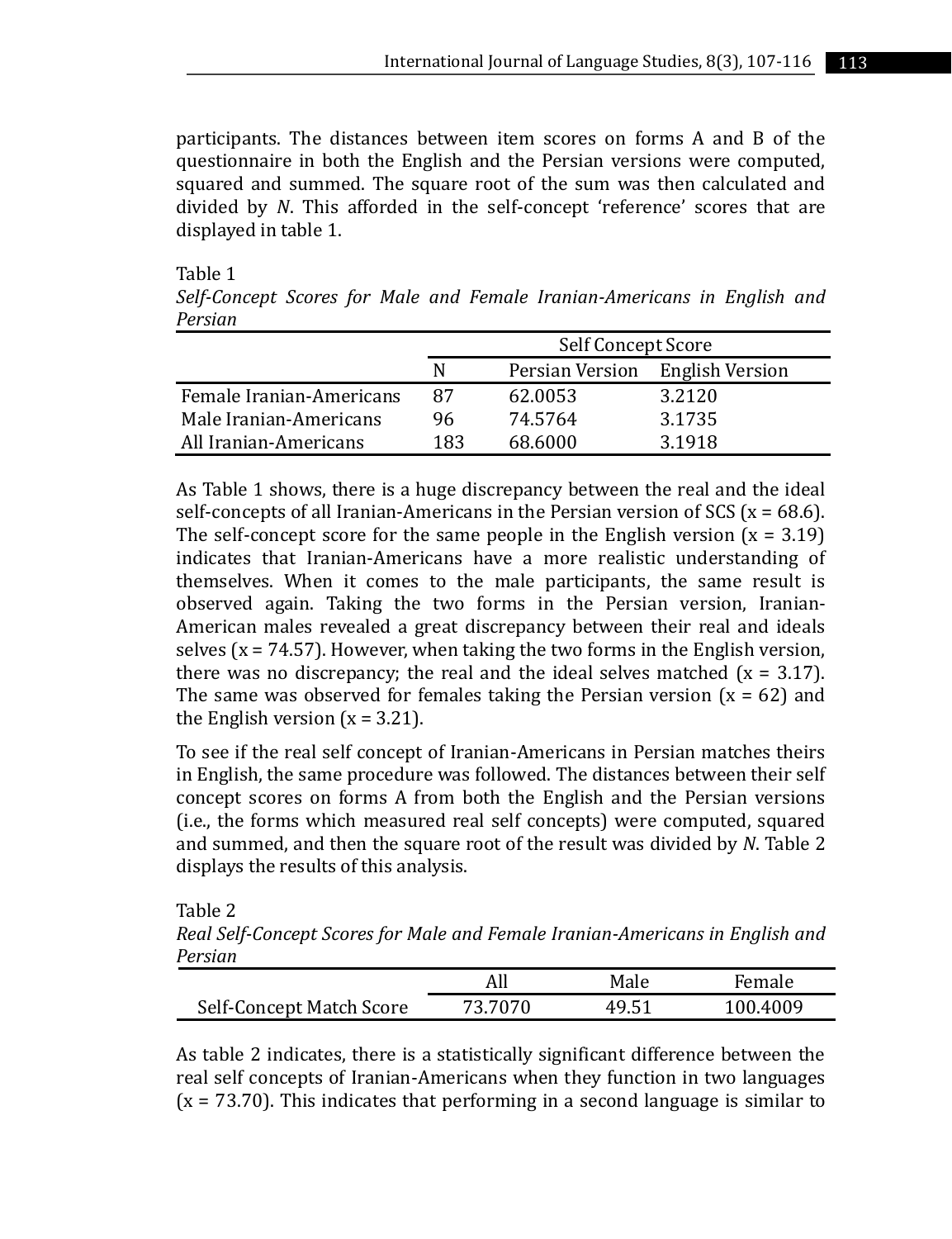assuming a new self. As for the males, the self concept score is 49.51; the self concept score for females is 100.40. This shows that males are more resistant to personality change than female. This is perhaps due to the stronger emotional stability of men which blocks acculturation more than it does in relation to females.

## **5. Conclusion**

All in all, the results of this study lend empirical support to claims made by Beaujour (1989), Besemeres (2002), De Courtivron (2003), Hoffman (1989), Kellman (2003), Pavlenko (1998, 2001, 2004), Perez Firmat (2003), Stroinska (2003), and Valenta (1991) that bilinguals have a kind of split personality. It seems, based on the empirical evidence from this study, that a bilingual is not a unique person who assumes different identities when he functions in the different languages he knows. Rather, the bilingual possess two different guises or selves which are language-specific and are used in accordance to the language the bilingual speaks at any given point in time.

## *The Authors*

Mohammad Ali Salmani-Nodoushan (Email: dr.nodoushan@gmail.com) is an assistant professor of TEFL and researcher at the Iran Encyclopedia Compiling Foundation, Iran. His research interests include language testing in general, and testing English for Specific Purposes, Computer Adaptive Testing, and Performance Assessment in particular. He is currently a member of the editorial board of *The Asian EFL Journal*, *The Linguistics Journal* and *i-manager's Journal of Educational Technology.* He also edits *The International Journal of Language Studies (IJLS).*

Jesús García Laborda (Email: jesus.garcialaborda@uah.es) is an associate professor at Universidad de Alcala (Madrid, Spain). Dr Garcia Laborda has a PhD in English Philology and an EdD in Language Education. His current research covers many areas of computer implementations for language learning and testing along with ESP and teacher training: (i) especial applications of low stakes online testing, especially focused to the Spanish University Entrance Examination for concepts such as washback, test design, beliefs, emotions, etc. This also includes the study of interface and computer architecture in other languages and their evaluation and assessment; (ii) The development of Socio constructivism approaches to computer assisted language learning, which applies ideas of Vygotsky to the development of speaking and listening skills in computer based scenarios; iii) it includes practical applications of mobile learning for commercial purposes to help to introduce a computer based test in high stakes exams as DELE (Spanish) or the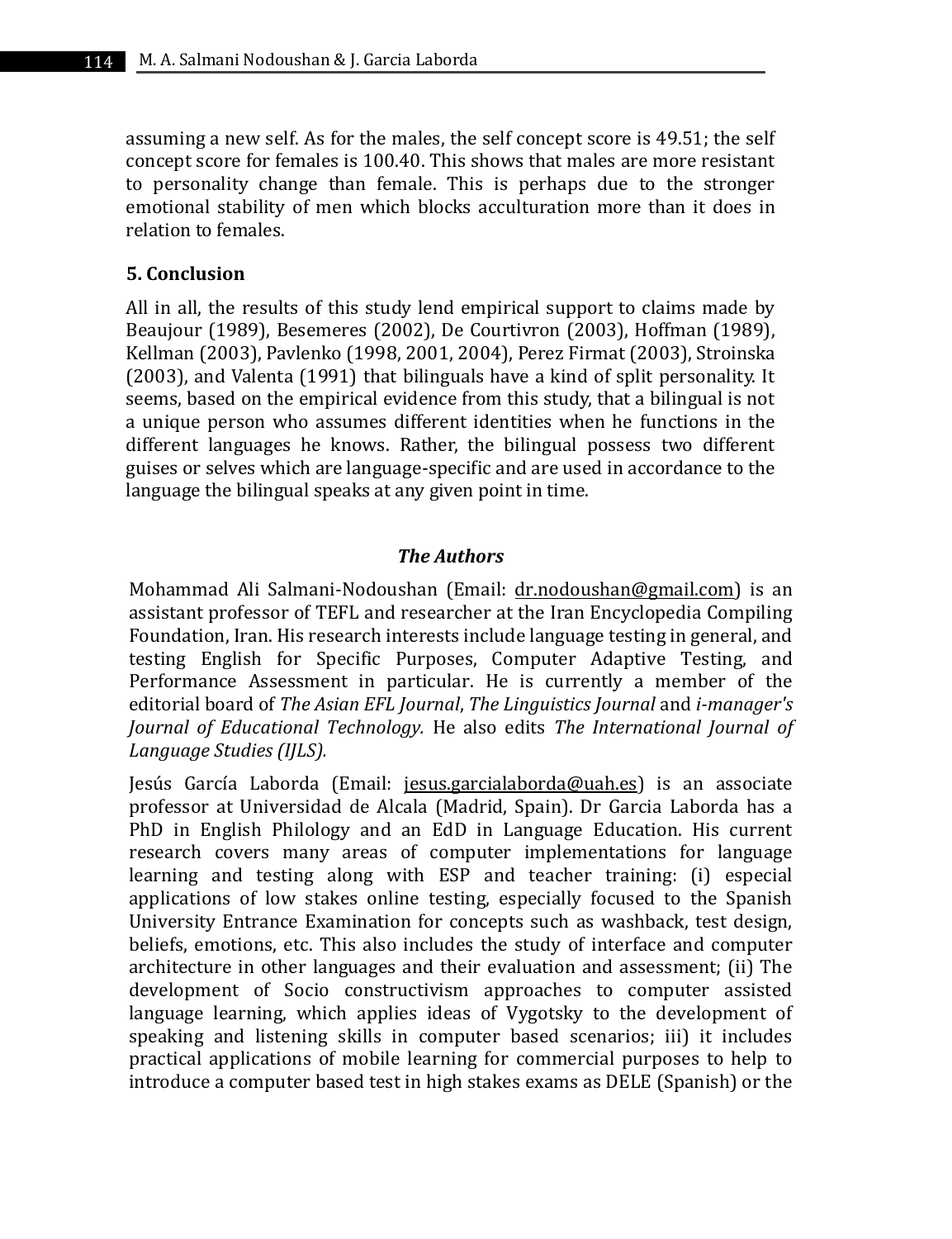Spanish University Entrance Examination (English, French, German; (iv) the implications of implementing such test in teacher training along with more traditional approaches to teacher education and their development of both cognitive and computer skills.

#### **References**

- Adler, K. (1977). *Collective and individual bilingualism: A sociolinguistic study.* Hamburg: Helmut Buske Verlag.
- Auer, P. (ed.). (1998). *Code-switching in conversation: Language, interaction, and identity*. New York: Routledge.
- Bakhtin, M. (1981). *The dialogic imagination: Four essays by M. Bakhtin.* Austin, TX: University of Texas Press.
- Besemeres, M. (2002). *Translating one's self: Language and selfhood in crosscultural autobiography*. Bern: Peter Lang.
- Bossard, J. (1945). The bilingual as a person–linguistic identification with status. *American Sociological Review, 10*(6), 699–709.
- Child, I. (1943). *Italian or American? The second generation in conflict*. New Haven: Yale University Press.
- De Courtivron, I. (2003). Introduction. In I. De Courtivron (Ed.), *Lives in translation: Bilingual writers on identity and Creativity,* (pp. 1–9). New York: Palgrave Macmillan.
- Green, J. (1993). An experiment in English. In J. Green (Ed.), *The apprentice writer,* (pp. 47–62). New York: Marion Boyars.
- Grosjean, F. (1982). *Life with two languages: An introduction to bilingualism*. Cambridge, MA: Harvard University Press.
- Heinz, B. (2001). 'Fish in the river': Experiences of bilingual bicultural speakers. *Multilingua, 20*(1), 85–108.
- Henss, W. (1931). Zweisprachigkeit als pädagogisches problem. *Ethnopolitischer Almanach, 2*, 47–55.
- Hoffman, E. (1989). *Lost in translation. A life in a new language*. New York: Penguin Books.
- Kellman, S. (2000). Preface. In S. Kellman (Ed.), *Switching languages: Translingual writers reflect on their craft,* (pp. ix–xix). Lincoln/London: University of Nebraska Press.
- Kellman, S. (ed.). (2003). *Switching languages: Translingual writers reflect on*